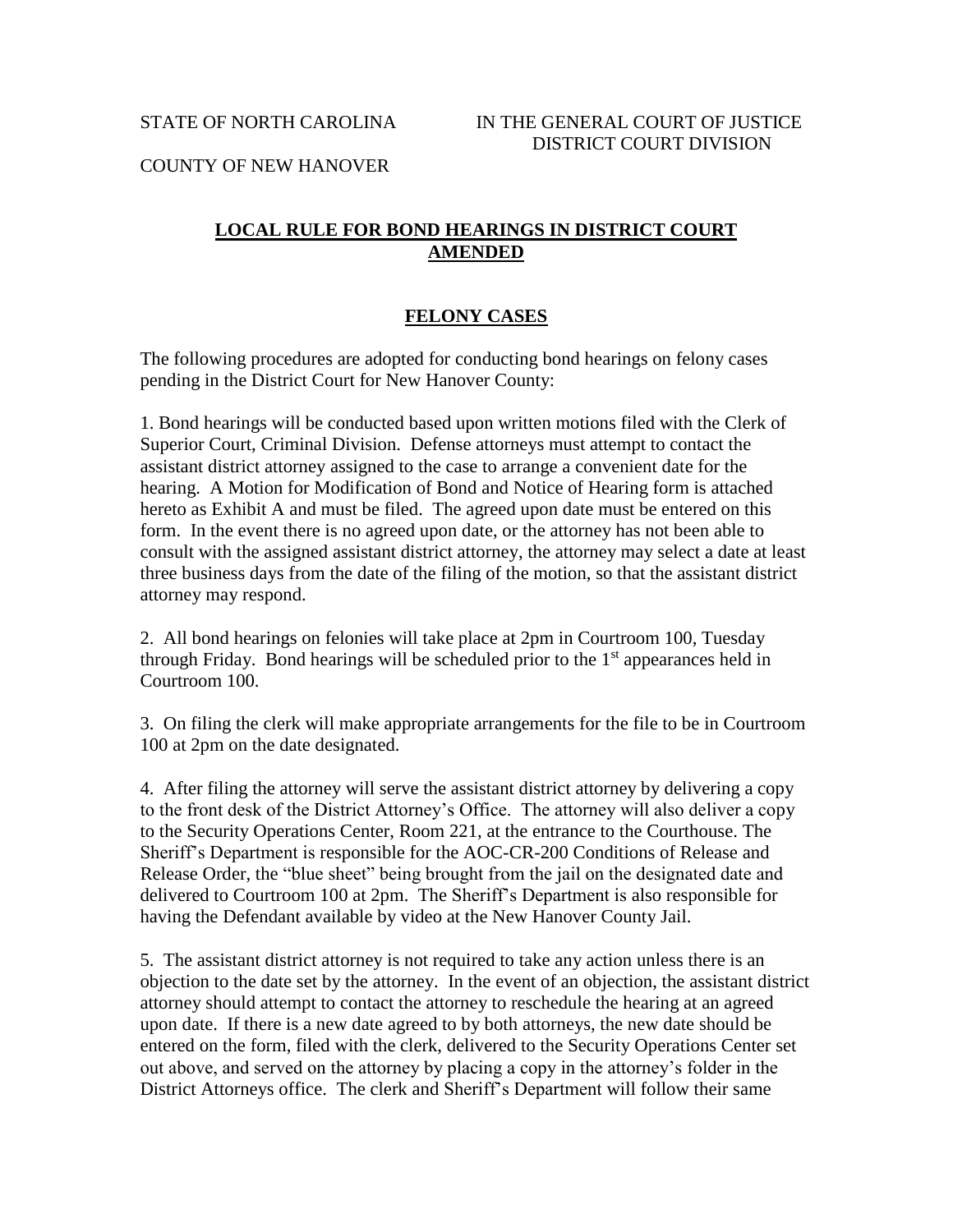procedures outlined above for the new hearing date. If there is no agreed upon date, the assistant district attorney should note the objection on the form and follow the same procedure outlined in this paragraph. If there is no agreed upon date the assistant district attorney assigned to the case or any other assistant district attorney should appear on the date designated by the attorney and may ask the presiding judge to continue the case. Both parties will be bound by the judge's decision to conduct the hearing or reschedule to another date.

6. The assistant district attorney may consent to conducting the hearing on less than 72 hours notice, but no bond hearings may be conducted without the AOC-CR-200 in hand and the Defendant present at least by video.

7. In the event of an emergency any presiding judge may request the file and AOC-CR-200 so that a hearing can be conducted.

8. These rules do not apply to the review of conditions of release that is required as part of first appearances pursuant to G.S. 15A-605.

## **MISDEMEANOR CASES**

1. Bond hearings for misdemeanors shall be heard in the courtroom where the case is scheduled to be heard so that the assistant district attorney assigned to that courtroom may participate in the bond hearing.

2. The same scheduling and notice form may be used for misdemeanor cases as felony cases.

3. The defense attorney requesting the bond hearing shall provide 3 business days notice of the bond hearing. Bond hearings on misdemeanors may be heard on any weekday that regular criminal court is held in the appropriate courtroom.

4. On receipt of the scheduling and notice form, the assistant district attorney shall notify the bailiff to add the defendant to the jail list for the appropriate day. Appearance of the defendant may be waived by defense counsel in misdemeanor cases. In the event the appearance of the defendant is waived, the assistant district attorney shall request that the bailiff deliver the AOC-CR-200 to the courtroom on the appropriate day. Bond hearings shall not be conducted without the AOC-CR-200.

5. On filing the clerk will make appropriate arrangements for the file to be in the courtroom on the designated day.

6. Bond hearings in misdemeanor cases may be heard on less than 3 days notice if the assistant district attorney and defense attorney agree. Adequate time must be provided to the Sheriff's Department to secure the AOC-CR-200 from the jail.